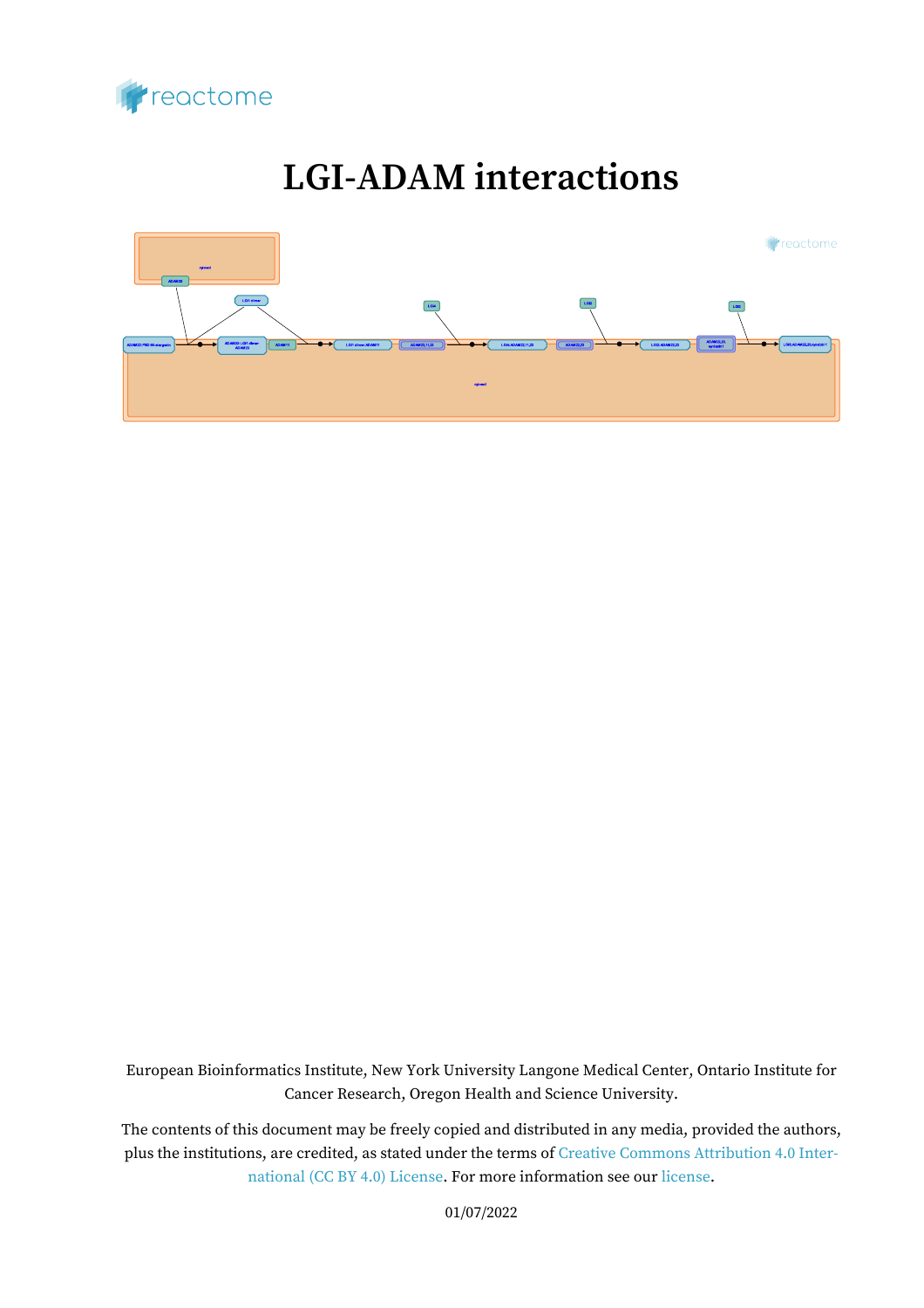## <span id="page-1-0"></span>**Introduction**

Reactome is open-source, open access, manually curated and peer-reviewed pathway database. Pathway annotations are authored by expert biologists, in collaboration with Reactome editorial staff and crossreferenced to many bioinformatics databases. A system of evidence tracking ensures that all assertions are backed up by the primary literature. Reactome is used by clinicians, geneticists, genomics researchers, and molecular biologists to interpret the results of high-throughput experimental studies, by bioinformaticians seeking to develop novel algorithms for mining knowledge from genomic studies, and by systems biologists building predictive models of normal and disease variant pathways.

The development of Reactome is supported by grants from the US National Institutes of Health (P41 HG003751), University of Toronto (CFREF Medicine by Design), European Union (EU STRP, EMI-CD), and the European Molecular Biology Laboratory (EBI Industry program).

#### **Literature references**

- Fabregat, A., Sidiropoulos, K., Viteri, G., Forner, O., Marin-Garcia, P., Arnau, V. et al. (2017). Reactome pathway analysis: a high-performance in-memory approach. *BMC bioinformatics, 18*, 142. [↗](http://www.ncbi.nlm.nih.gov/pubmed/28249561)
- Sidiropoulos, K., Viteri, G., Sevilla, C., Jupe, S., Webber, M., Orlic-Milacic, M. et al. (2017). Reactome enhanced pathway visualization. *Bioinformatics, 33*, 3461-3467. [↗](http://www.ncbi.nlm.nih.gov/pubmed/29077811)
- Fabregat, A., Jupe, S., Matthews, L., Sidiropoulos, K., Gillespie, M., Garapati, P. et al. (2018). The Reactome Pathway Knowledgebase. *Nucleic Acids Res, 46*, D649-D655. [↗](http://www.ncbi.nlm.nih.gov/pubmed/29145629)
- Fabregat, A., Korninger, F., Viteri, G., Sidiropoulos, K., Marin-Garcia, P., Ping, P. et al. (2018). Reactome graph database: Efficient access to complex pathway data. *PLoS computational biology, 14*, e1005968. [↗](http://www.ncbi.nlm.nih.gov/pubmed/29377902)

Reactome database release: 81

This document contains 1 pathway and 5 reactions [\(see Table of Contents\)](#page-8-0)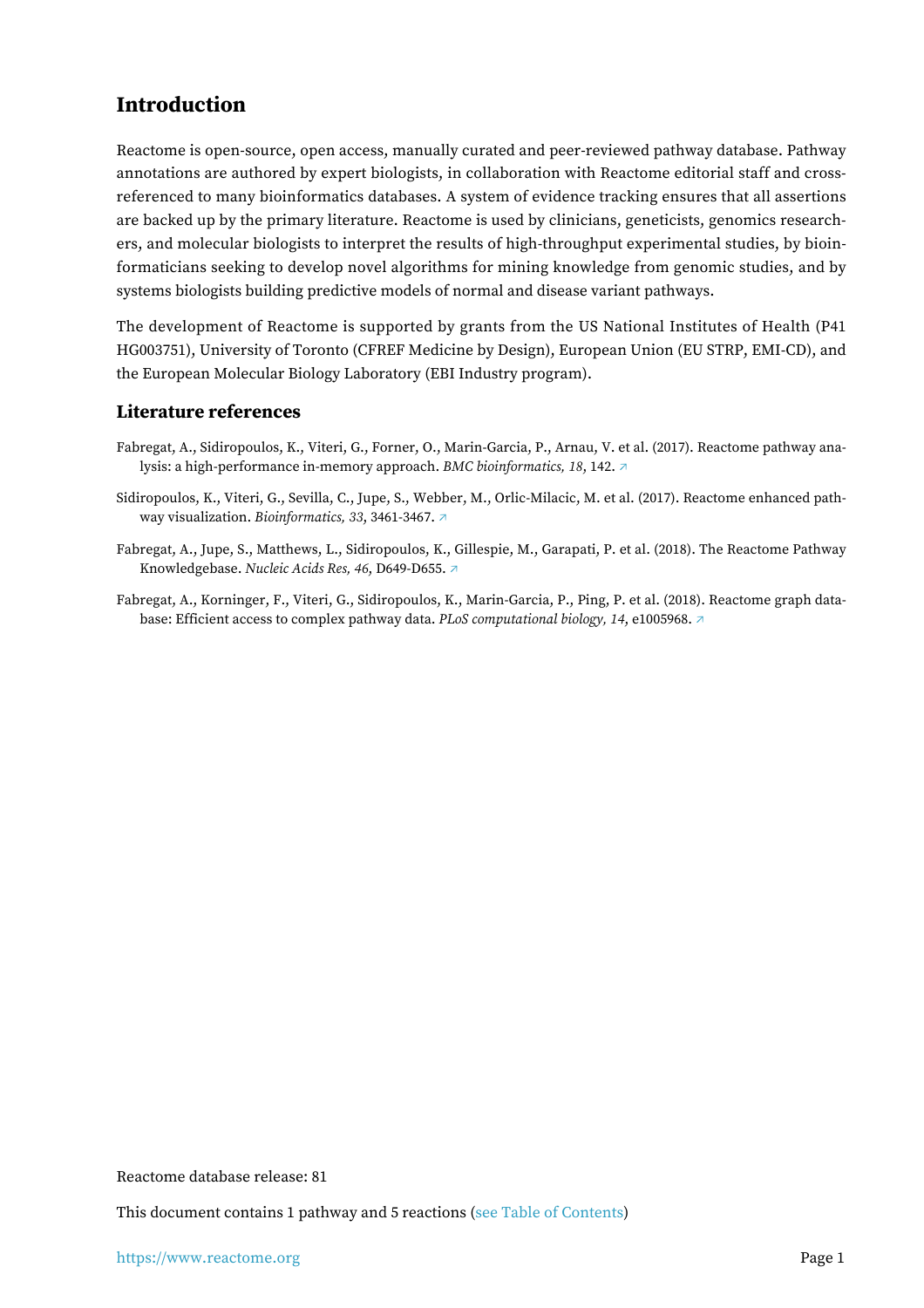#### <span id="page-2-0"></span>**LGI-ADAM interactions [↗](https://www.reactome.org/content/detail/R-BTA-5682910)**

**Stable identifier:** R-BTA-5682910

#### **Compartments:** extracellular region

#### **Inferred from:** [LGI-ADAM interactions \(Homo sapiens\)](https://www.reactome.org/content/detail/R-HSA-5682910)



This event has been computationally inferred from an event that has been demonstrated in another species.

The inference is based on the homology mapping from PANTHER. Briefly, reactions for which all involved PhysicalEntities (in input, output and catalyst) have a mapped orthologue/paralogue (for complexes at least 75% of components must have a mapping) are inferred to the other species. High level events are also inferred for these events to allow for easier navigation.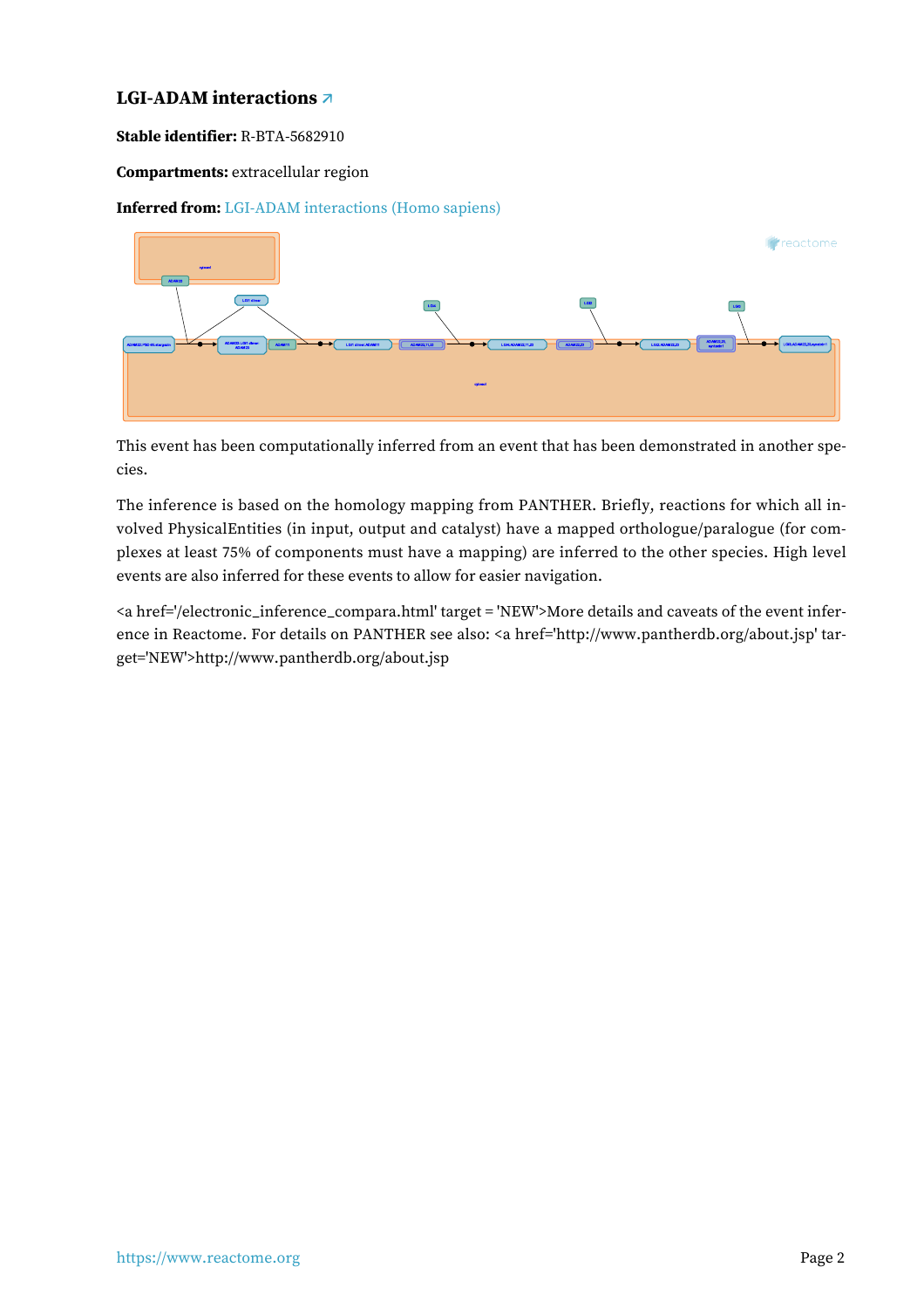### <span id="page-3-0"></span>**LGI1 binds ADAM22 and ADAM23 [↗](https://www.reactome.org/content/detail/R-BTA-5682794)**

**Location:** [LGI-ADAM interactions](#page-2-0)

**Stable identifier:** R-BTA-5682794

**Type:** binding

**Compartments:** plasma membrane, extracellular region

**Inferred from:** [LGI1 binds ADAM22 and ADAM23 \(Homo sapiens\)](https://www.reactome.org/content/detail/R-HSA-5682794)



This event has been computationally inferred from an event that has been demonstrated in another species.

The inference is based on the homology mapping from PANTHER. Briefly, reactions for which all involved PhysicalEntities (in input, output and catalyst) have a mapped orthologue/paralogue (for complexes at least 75% of components must have a mapping) are inferred to the other species. High level events are also inferred for these events to allow for easier navigation.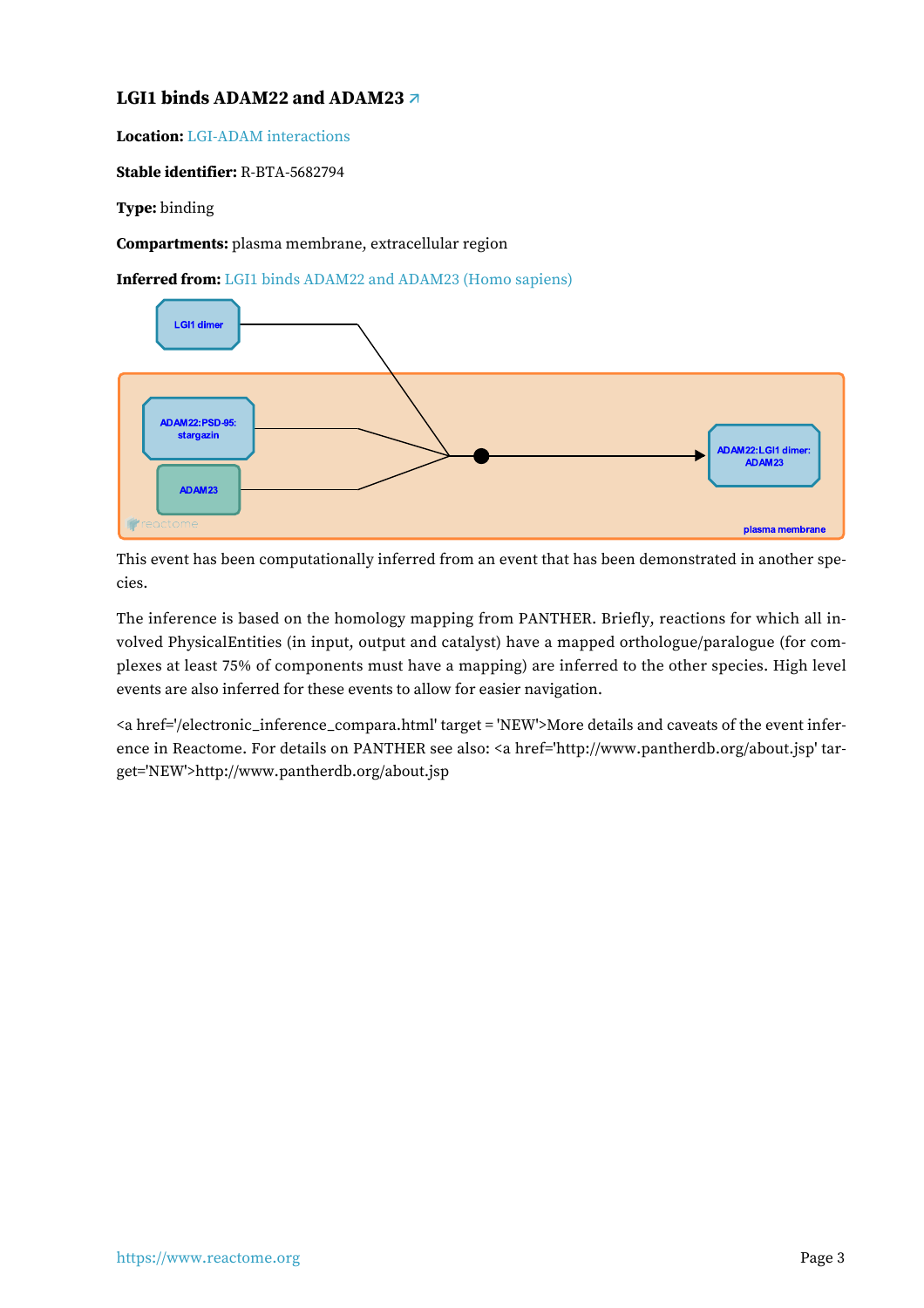#### <span id="page-4-0"></span>**LGI1 binds ADAM11 [↗](https://www.reactome.org/content/detail/R-BTA-5682826)**

**Location:** [LGI-ADAM interactions](#page-2-0)

**Stable identifier:** R-BTA-5682826

**Type:** binding

**Compartments:** plasma membrane, extracellular region

**Inferred from:** [LGI1 binds ADAM11 \(Homo sapiens\)](https://www.reactome.org/content/detail/R-HSA-5682826)



This event has been computationally inferred from an event that has been demonstrated in another species.

The inference is based on the homology mapping from PANTHER. Briefly, reactions for which all involved PhysicalEntities (in input, output and catalyst) have a mapped orthologue/paralogue (for complexes at least 75% of components must have a mapping) are inferred to the other species. High level events are also inferred for these events to allow for easier navigation.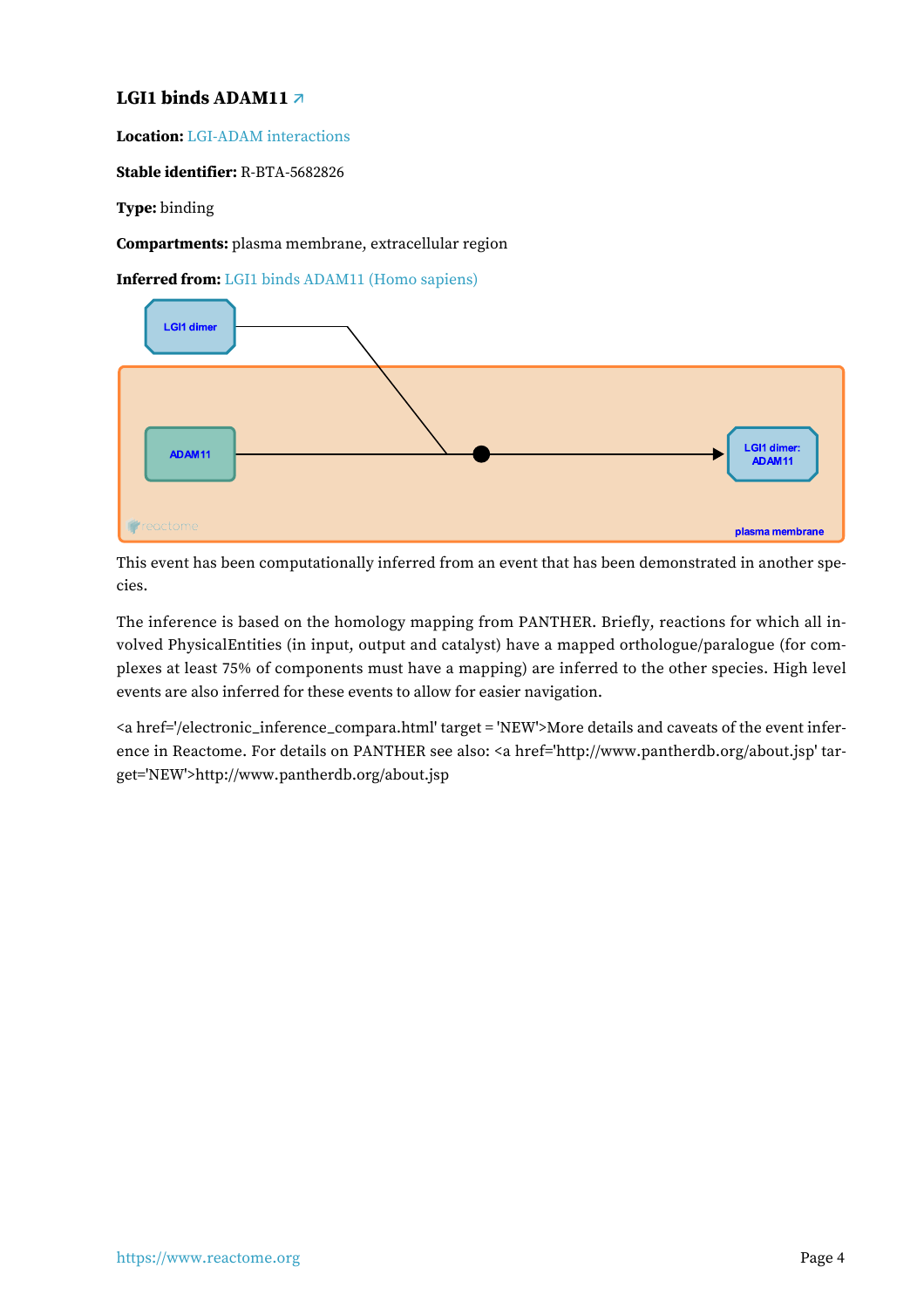#### <span id="page-5-0"></span>**LGI4 binds ADAM22,23,11 [↗](https://www.reactome.org/content/detail/R-BTA-5682709)**

**Location:** [LGI-ADAM interactions](#page-2-0)

**Stable identifier:** R-BTA-5682709

**Type:** binding

**Compartments:** plasma membrane, extracellular region

**Inferred from:** [LGI4 binds ADAM22,23,11 \(Homo sapiens\)](https://www.reactome.org/content/detail/R-HSA-5682709)



This event has been computationally inferred from an event that has been demonstrated in another species.

The inference is based on the homology mapping from PANTHER. Briefly, reactions for which all involved PhysicalEntities (in input, output and catalyst) have a mapped orthologue/paralogue (for complexes at least 75% of components must have a mapping) are inferred to the other species. High level events are also inferred for these events to allow for easier navigation.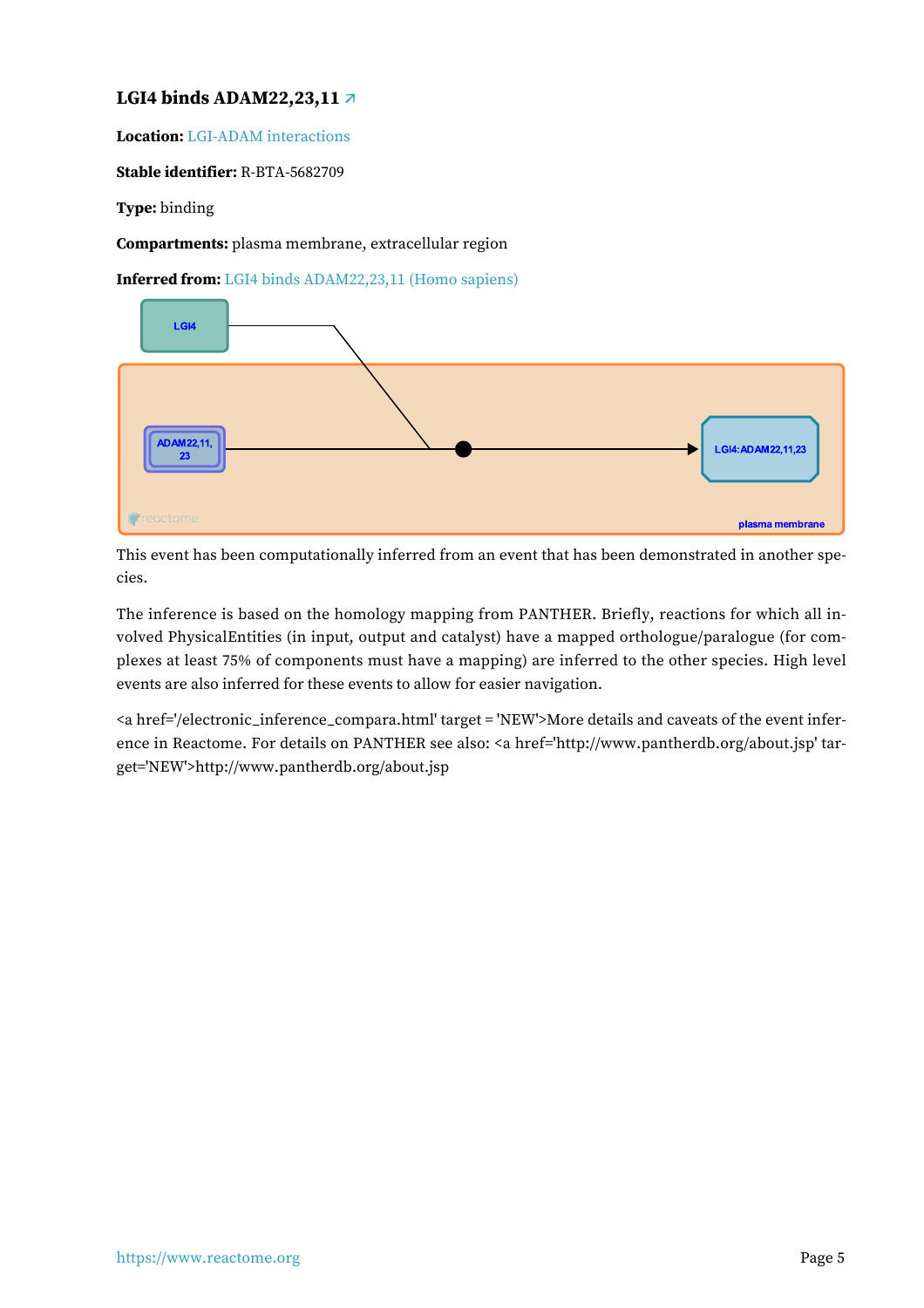#### <span id="page-6-0"></span>**LGI2 binds ADAM22,23 [↗](https://www.reactome.org/content/detail/R-BTA-5682769)**

**Location:** [LGI-ADAM interactions](#page-2-0)

**Stable identifier:** R-BTA-5682769

**Type:** binding

**Compartments:** plasma membrane, extracellular region

**Inferred from:** [LGI2 binds ADAM22,23 \(Homo sapiens\)](https://www.reactome.org/content/detail/R-HSA-5682769)



This event has been computationally inferred from an event that has been demonstrated in another species.

The inference is based on the homology mapping from PANTHER. Briefly, reactions for which all involved PhysicalEntities (in input, output and catalyst) have a mapped orthologue/paralogue (for complexes at least 75% of components must have a mapping) are inferred to the other species. High level events are also inferred for these events to allow for easier navigation.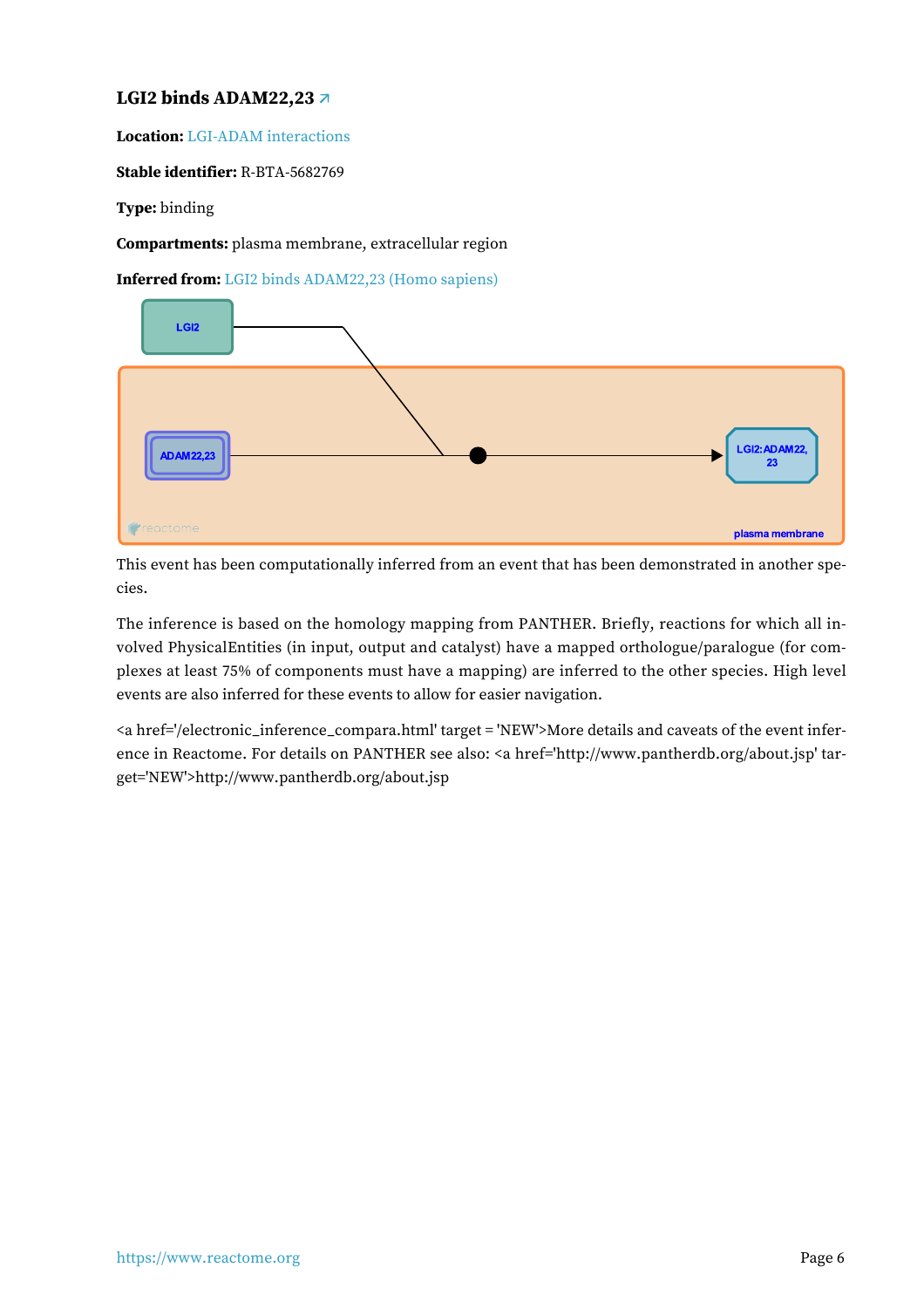### <span id="page-7-0"></span>**LGI3 binds ADAM22,23,synatxin1 [↗](https://www.reactome.org/content/detail/R-BTA-5682802)**

**Location:** [LGI-ADAM interactions](#page-2-0)

**Stable identifier:** R-BTA-5682802

**Type:** binding

**Compartments:** plasma membrane, extracellular region

**Inferred from:** [LGI3 binds ADAM22,23,synatxin1 \(Homo sapiens\)](https://www.reactome.org/content/detail/R-HSA-5682802)



This event has been computationally inferred from an event that has been demonstrated in another species.

The inference is based on the homology mapping from PANTHER. Briefly, reactions for which all involved PhysicalEntities (in input, output and catalyst) have a mapped orthologue/paralogue (for complexes at least 75% of components must have a mapping) are inferred to the other species. High level events are also inferred for these events to allow for easier navigation.